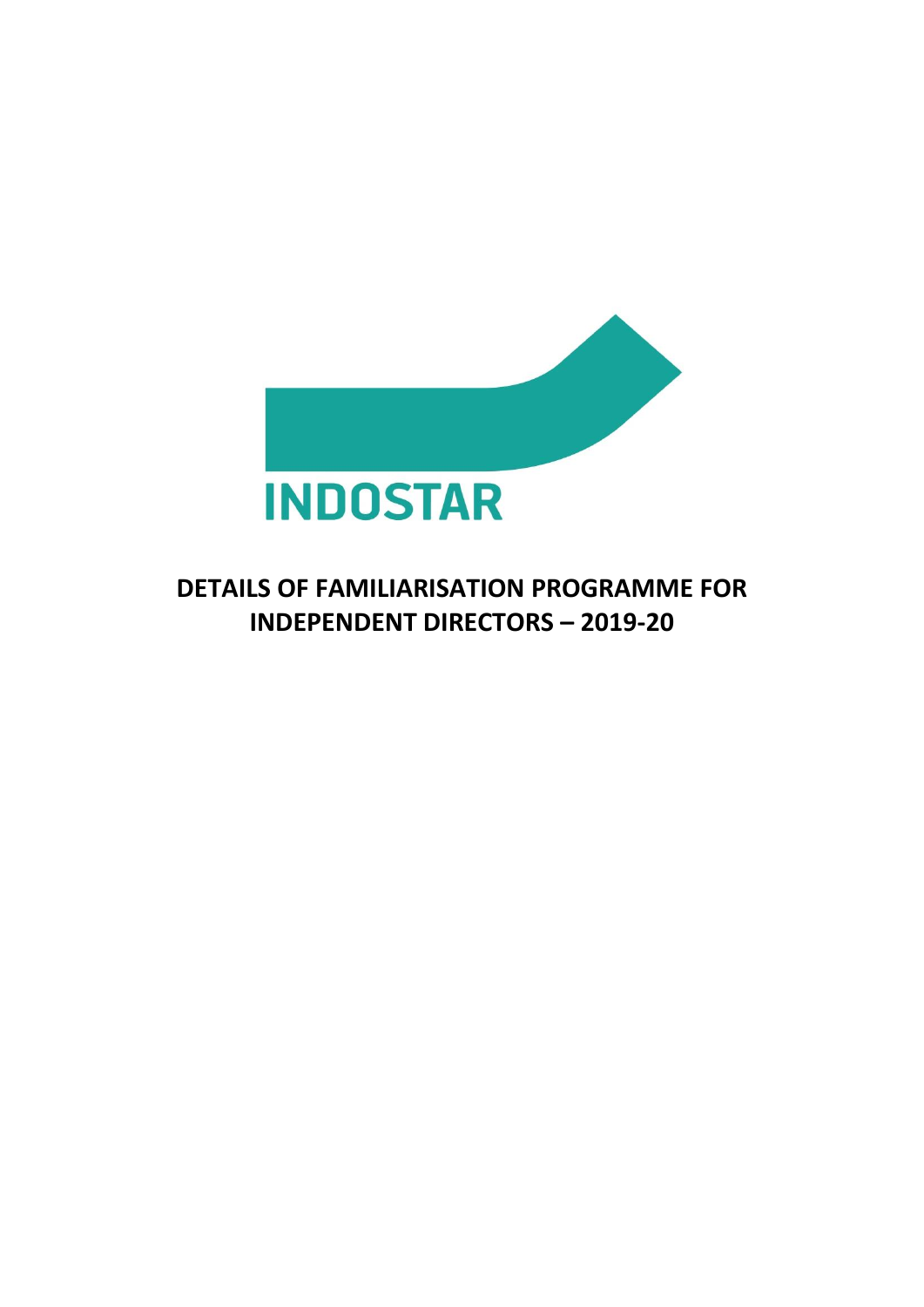

## **INTRODUCTION**

In terms of Regulation 25(7) of the Securities and Exchange Board of India (Listing Obligations and Disclosure Requirements) Regulations, 2015 (the Regulations), the Company, through various programmes, is required to familiarize its independent directors with the Company, their roles, rights, responsibilities in the Company, nature of the industry in which the Company operates, business model of the Company, etc.

Further, in terms of Regulation 46(2) of the Regulations details of such familiarization programmes are to be disseminated on the Website of the Company, including therein the following details:-

- i. number of programmes attended by independent directors (during the year and on a cumulative basis till date),
- ii. number of hours spent by independent directors in such programmes (during the year and on cumulative basis till date), and
- iii. other relevant detail.

## **Details of Familiarisation Programme conducted during Financial Year 2019- 20**

Details of familiarization programmes imparted to Independent Directors during Financial 2019-20 have been listed below.

The Company *inter-alia* conducted following programmes / presentations from time to time to familiarise the Independent Directors about the Company:

- Business Strategy / Plan of the Company and its subsidiary(s) in background of the industry outlook;
- Quarterly update on each business vertical, including the ones forming part of the subsidiary company, by respective business head;
- Updates on borrowing programme and liquidity position of the Company;
- Efficiency of internal controls, risk management system, strategy followed and new initiatives taken with regard to risk management;
- Presentation on information technology framework / systems of the Company, major developments therein and strategy ahead;
- New initiatives and strategic decisions regarding the Company and its business;
- Major regulatory updates and its impact on the Company.

These programmes / presentations were part of Board / Committee meetings held during the financial year 2019-20.

Additionally, Independent Directors are briefed on their roles, duties, rights and responsibilities as an Independent Director of the Company at the time of their appointment through formal appointment letter.